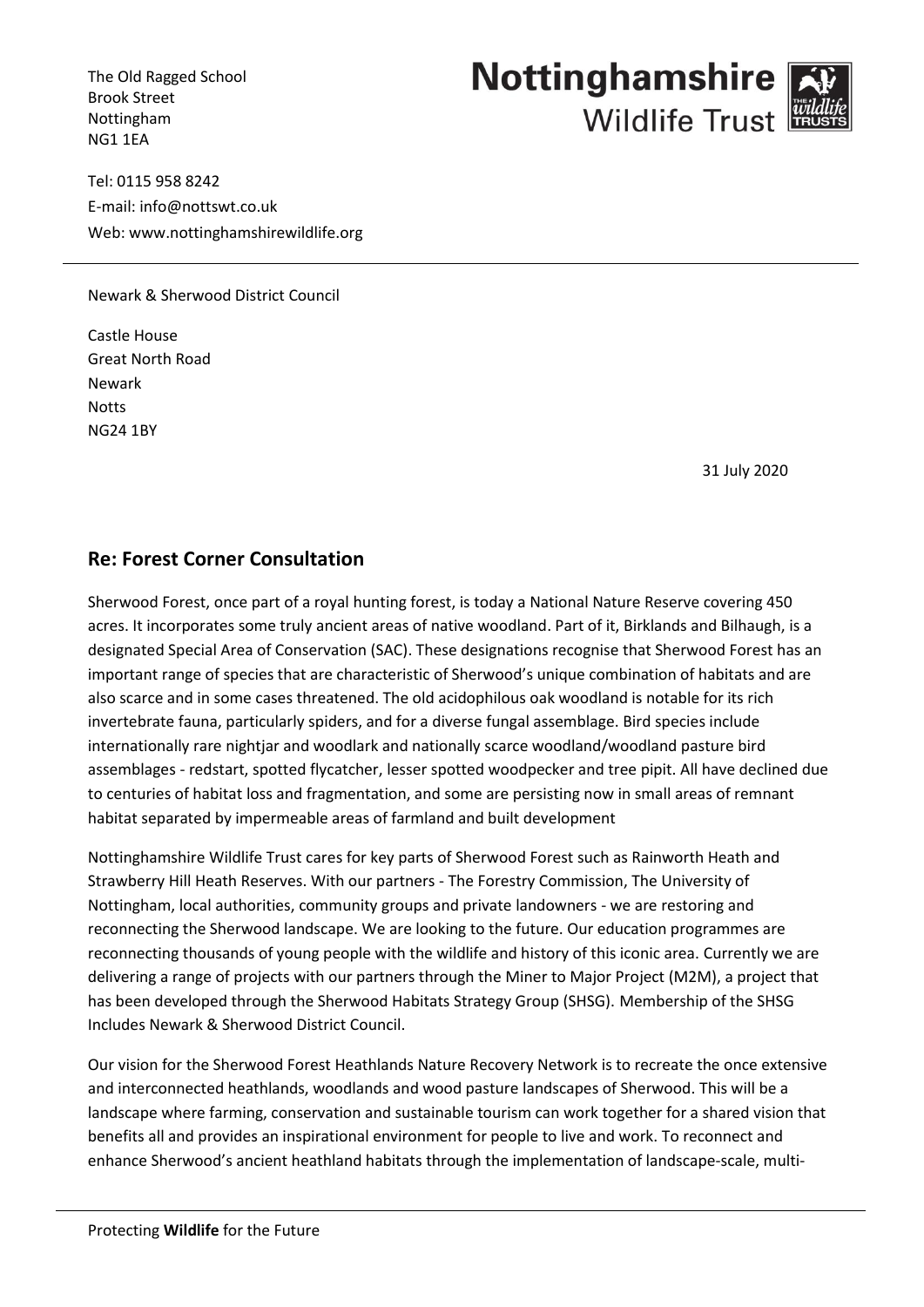The Old Ragged School Brook Street Nottingham NG1 1EA

## **Nottinghamshire Wildlife Trust**

Tel: 0115 958 8242 E-mail: info@nottswt.co.uk Web: www.nottinghamshirewildlife.org

partner conservation initiatives, and by reconnecting local communities to their landscape. This will support more robust populations of scarce species.

Significant progress has been made in restoring the lost heathland, acid grassland, and broadleaved woodland and parkland habitats of Sherwood. If we are, however, to achieve major landscape-scale habitat creation and restoration and to achieve truly integrated land use (farming, forestry, nature conservation, recreation, employment and housing) we need to look 50 years ahead and plan a long term strategy for achieving the vision on the ground.

The Sherwood Forest landscape of legend is recognised internationally and draws thousands of visitors per year both locally and from abroad. Despite some excellent visitor attractions in the area, disappointment is often expressed that Sherwood Forest is not as expected; lacking the large scale forested and semi-natural landscapes of popular myth. Technically, the ancient hunting forest landscape of Sherwood can be recreated; albeit the habitats would initially consist of basic assemblages that would develop and evolve over time. What will be more difficult will be the necessary co-ordination and commitment of all partners to achieving such an aim and to target resources towards meeting it. Once there is substantive progress on the ground, the tourism potential of the area (particularly for overnight stays) could increase dramatically, and contribute significantly to the local economy through both direct provision and support services. It will however, be crucial to assess both the direct and indirect impacts on the habitats and species of the NNR and SAC, which should include consideration of the more widespread impacts of increased visitor numbers, traffic and other transport modes. As a result there may need to be compensatory habitat management or creation work undertaken off site as well as within the immediate site boundary.

We support the strategy to encourage increased tourism, recreation and economic regeneration which benefits local communities and to facilitate the development of Sherwood Forest as a visitor destination. This strategy however, must be sustainable and appropriate for this internationally important forest and the special wildlife that it supports.

We hope you find our comments helpful. We would like to be kept informed of the evolving masterplan and be involved in future consultations.

Yours sincerely,

**Byzzu** 

Mark Speck Senior Conservation Officer (North) Nottinghamshire Wildlife Trust Tel: 0115 958 8242 [mspeck@nottswt.co.uk](mailto:mspeck@nottswt.co.uk)